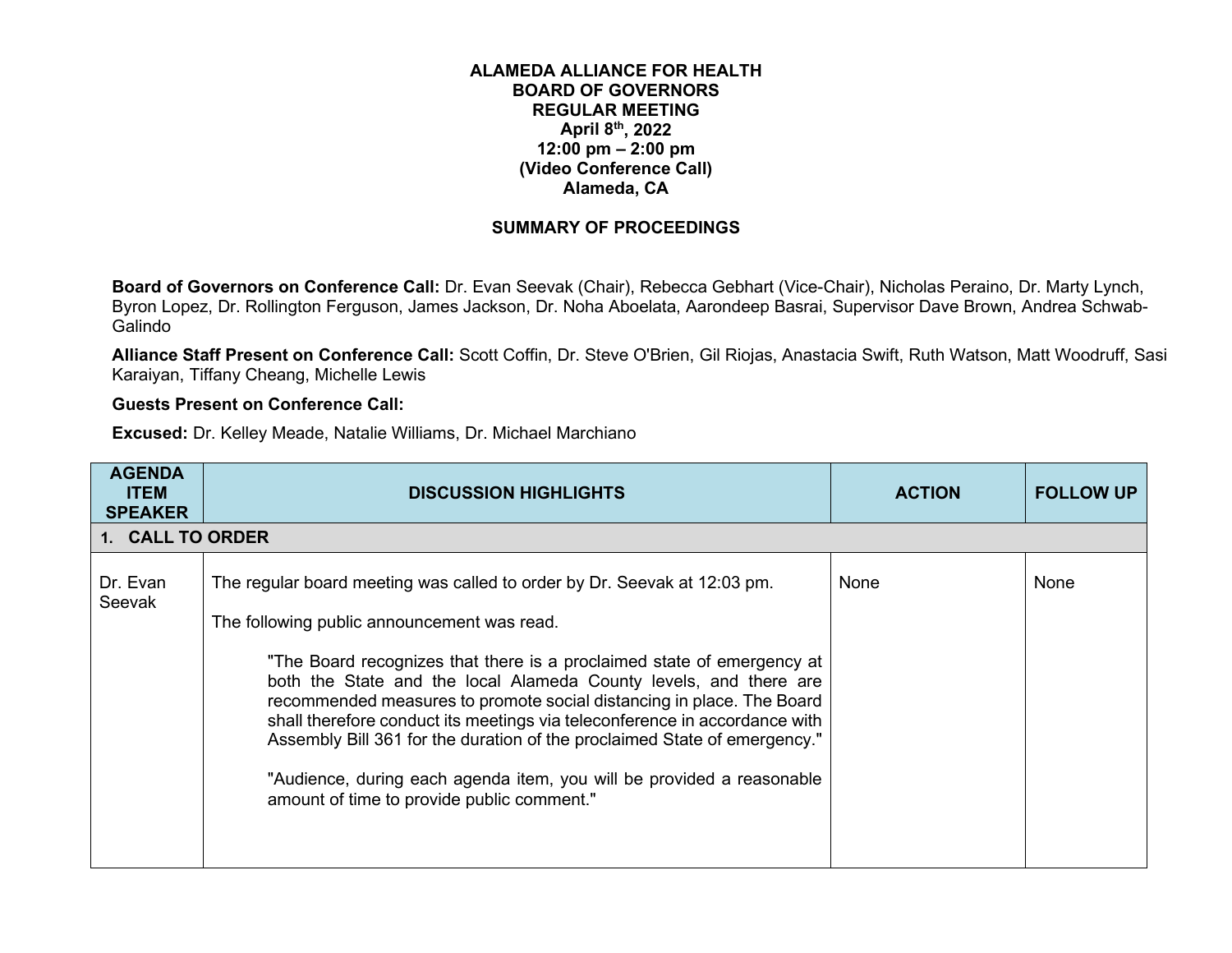| <b>AGENDA ITEM</b><br><b>SPEAKER</b> |      | <b>DISCUSSION HIGHLIGHTS</b>                                                                                                                                                                                                                                                                                                                            | <b>ACTION</b>                                                                                                                                                                                         | <b>FOLLOW UP</b> |
|--------------------------------------|------|---------------------------------------------------------------------------------------------------------------------------------------------------------------------------------------------------------------------------------------------------------------------------------------------------------------------------------------------------------|-------------------------------------------------------------------------------------------------------------------------------------------------------------------------------------------------------|------------------|
| 2. ROLL CALL                         |      |                                                                                                                                                                                                                                                                                                                                                         |                                                                                                                                                                                                       |                  |
| Dr. Evan<br>Seevak                   |      | A telephonic roll call was taken of the Board Members, and a quorum was<br>confirmed.                                                                                                                                                                                                                                                                   | None                                                                                                                                                                                                  | None             |
|                                      |      | 3. AGENDA APPROVAL OR MODIFICATIONS                                                                                                                                                                                                                                                                                                                     |                                                                                                                                                                                                       |                  |
| Dr. Evan<br>Seevak                   | None |                                                                                                                                                                                                                                                                                                                                                         | None                                                                                                                                                                                                  | None             |
| <b>4. INTRODUCTIONS</b>              |      |                                                                                                                                                                                                                                                                                                                                                         |                                                                                                                                                                                                       |                  |
| Dr. Evan<br>Seevak                   | None |                                                                                                                                                                                                                                                                                                                                                         | None                                                                                                                                                                                                  | None             |
| <b>5. CONSENT CALENDAR</b>           |      |                                                                                                                                                                                                                                                                                                                                                         |                                                                                                                                                                                                       |                  |
| Dr. Evan<br>Seevak                   |      | Dr. Seevak presented the April 8th, 2022, Consent Calendar.<br>a) March 11 <sup>th</sup> , 2022, Board of Governors Meeting Minutes<br>b) April 5 <sup>th</sup> , 2022, Finance Committee Meeting Minutes<br>Motion to Approve April 8 <sup>th</sup> , 2022, Board of Governors Consent Calendar.<br>A roll call vote was taken, and the motion passed. | Motion to Approve<br>April 8 <sup>th</sup> , 2022, Board<br>of Governors Consent<br>Calendar.<br>Motion: Dr. R.<br>Ferguson<br>Second: Rebecca<br>Gebhart<br>Vote: Yes<br>No opposed or<br>abstained. | None             |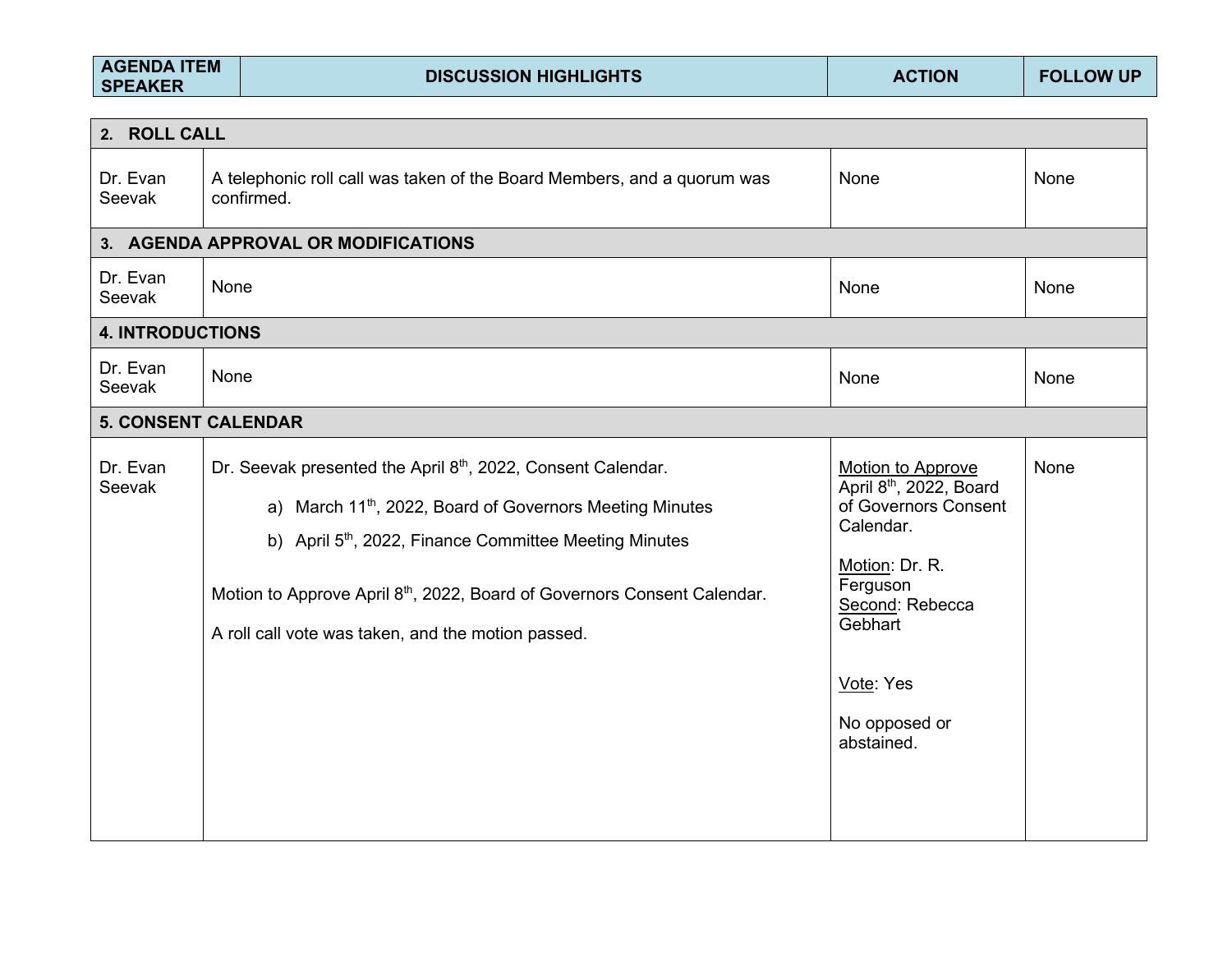|                    | 6. a. BOARD MEMBER REPORT – COMPLIANCE ADVISORY COMMITTEE                                                                                                                                                                                                                                                                                                                                                                                                                                                                                                                                                                                                                                                                                                                                                                                                                                                                                     |                                                                             |
|--------------------|-----------------------------------------------------------------------------------------------------------------------------------------------------------------------------------------------------------------------------------------------------------------------------------------------------------------------------------------------------------------------------------------------------------------------------------------------------------------------------------------------------------------------------------------------------------------------------------------------------------------------------------------------------------------------------------------------------------------------------------------------------------------------------------------------------------------------------------------------------------------------------------------------------------------------------------------------|-----------------------------------------------------------------------------|
| Rebecca<br>Gebhart | The Compliance Advisory Committee (CAC) was held telephonically on April 8th,<br>2022, at 10:30 am.<br>Rebecca Gebhart gave the following Compliance Advisory Committee updates.<br>2021 Delegation Audits:<br>All the delegates met their performance metrics for 2021, and the audit<br>$\bullet$<br>season for delegates has concluded.<br>The Alliance has issued preliminary reports for CHCN, Beacon, and<br>$\bullet$<br>CFMG. In between the preliminary audit findings and the final report, there<br>are discussions with each delegate.<br>At the Compliance Committee meeting in the month of May, we will explain<br>when and how board members hear about delegate findings, including the<br>range from routine to egregious findings. If you are interested in this, you<br>can come to the Compliance Committee meeting and be a part of this                                                                                | Informational update to<br>the Board of<br>Governors.<br>Vote not required. |
|                    | discussion; we will report a summary of the discussion to the full Board.<br>2022 DHCS Survey & Audit Preparations:<br>Currently in process: The audit has been taking place from April 4 <sup>th</sup> and<br>will continue through April 15 <sup>th</sup> . The time period being looked at is April<br>2021 through March 2022.<br>The staff did extensive prep for the audit, including 10 mock audit interview<br>sessions each an hour to an hour and a half. Packets with tips and<br>resources and incorporated questions from prior audits and questions that<br>focused on areas related to repeat findings were provided.<br>The staff is doing a great job supporting the team to prepare for these<br>$\bullet$<br>important audits. We will likely have self-reported findings in May, but if<br>not, we will bring them to the Board in June.<br><b>DMHC Financial Audit:</b><br>Scheduled for August 15th, 2022.<br>$\bullet$ |                                                                             |
|                    | The DMHC Financial Audit happens every 3 years - it examines cash<br>assets, liabilities, and all the financial topics associated with the budget,                                                                                                                                                                                                                                                                                                                                                                                                                                                                                                                                                                                                                                                                                                                                                                                            |                                                                             |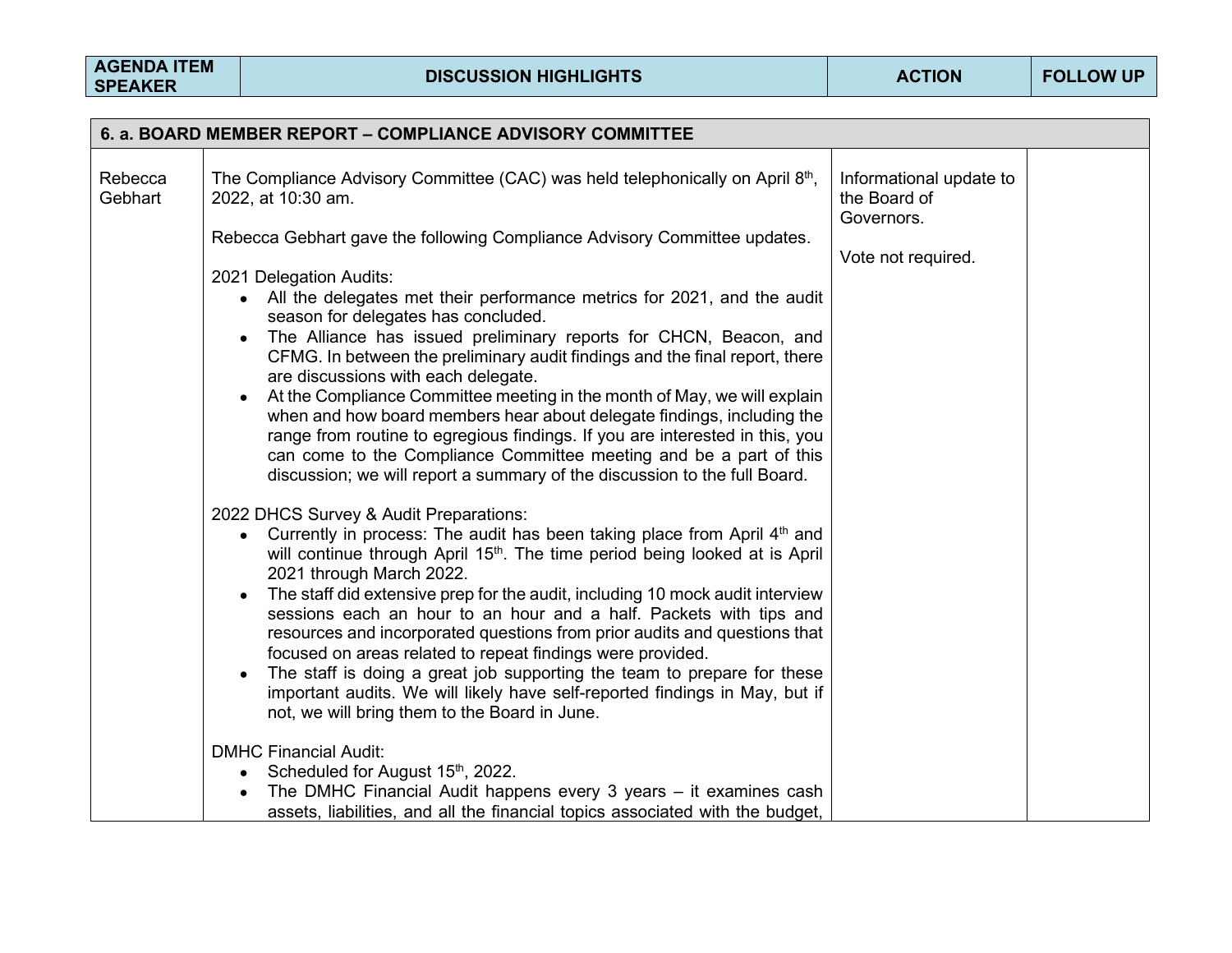| <b>AGENDA ITEM</b><br><b>SPEAKER</b> |  | <b>DISCUSSION HIGHLIGHTS</b>                                                                                                                                                                                                                                                                                                                                                                                                                                                              | <b>ACTION</b>                                         | <b>FOLLOW UP</b> |
|--------------------------------------|--|-------------------------------------------------------------------------------------------------------------------------------------------------------------------------------------------------------------------------------------------------------------------------------------------------------------------------------------------------------------------------------------------------------------------------------------------------------------------------------------------|-------------------------------------------------------|------------------|
|                                      |  |                                                                                                                                                                                                                                                                                                                                                                                                                                                                                           |                                                       |                  |
|                                      |  | and financial statements, and looks at claims. It specifically targets late<br>claims, claims that had an interest calculation, denied claims, high dollar<br>claims, and provider disputes.<br>We anticipate receiving an entrance letter around May or early June. Gil<br>will prepare a brief summary of our last three (3) years of financial services<br>audits for the Compliance Committee. The audit prep on the financial side<br>is facilitated by the annual Moss Adams audit. |                                                       |                  |
|                                      |  | DMHC Behavioral Health Investigation:<br>This audit is a Group Care Audit.<br>We were not in the first cohort of plans being audited in 2021, but we have<br>been notified that we will be part of the 2022 cohort. Staff is trying to obtain<br>information on the outcomes of the first cohort 2021 audit.<br>The Group Care product, Mild to Moderate Behavioral Health Network,<br>and the SMI Network are administered by Beacon.                                                    |                                                       |                  |
|                                      |  | Medi-Cal RX Transition:<br>The transition and turnarounds are improving.<br>$\bullet$<br>One milestone we discussed is July $1st$ , 2022 – the end of grandfathering<br>of prior offs in this transition process. Providers will be responsible for<br>making the renewed prior off happen. DHCS has been sending<br>instructions to providers and pharmacies and has increased the number<br>of pathways to submit prior offs.                                                           |                                                       |                  |
|                                      |  | Informational update to the Board of Governors.                                                                                                                                                                                                                                                                                                                                                                                                                                           |                                                       |                  |
|                                      |  | Vote not required.                                                                                                                                                                                                                                                                                                                                                                                                                                                                        |                                                       |                  |
|                                      |  | 6. b. BOARD MEMBER REPORT - FINANCE COMMITTEE                                                                                                                                                                                                                                                                                                                                                                                                                                             |                                                       |                  |
| Dr. R.<br>Ferguson                   |  | The Finance Committee was held telephonically on Tuesday, April 5 <sup>th</sup> , 2022.<br>Highlights:                                                                                                                                                                                                                                                                                                                                                                                    | Informational update to<br>the Board of<br>Governors. | None             |
|                                      |  | Revenue: The MCO tax adjustment had a significant impact on our<br>revenue statement. We anticipated that it would be \$6M; the State has                                                                                                                                                                                                                                                                                                                                                 | Vote not required.                                    |                  |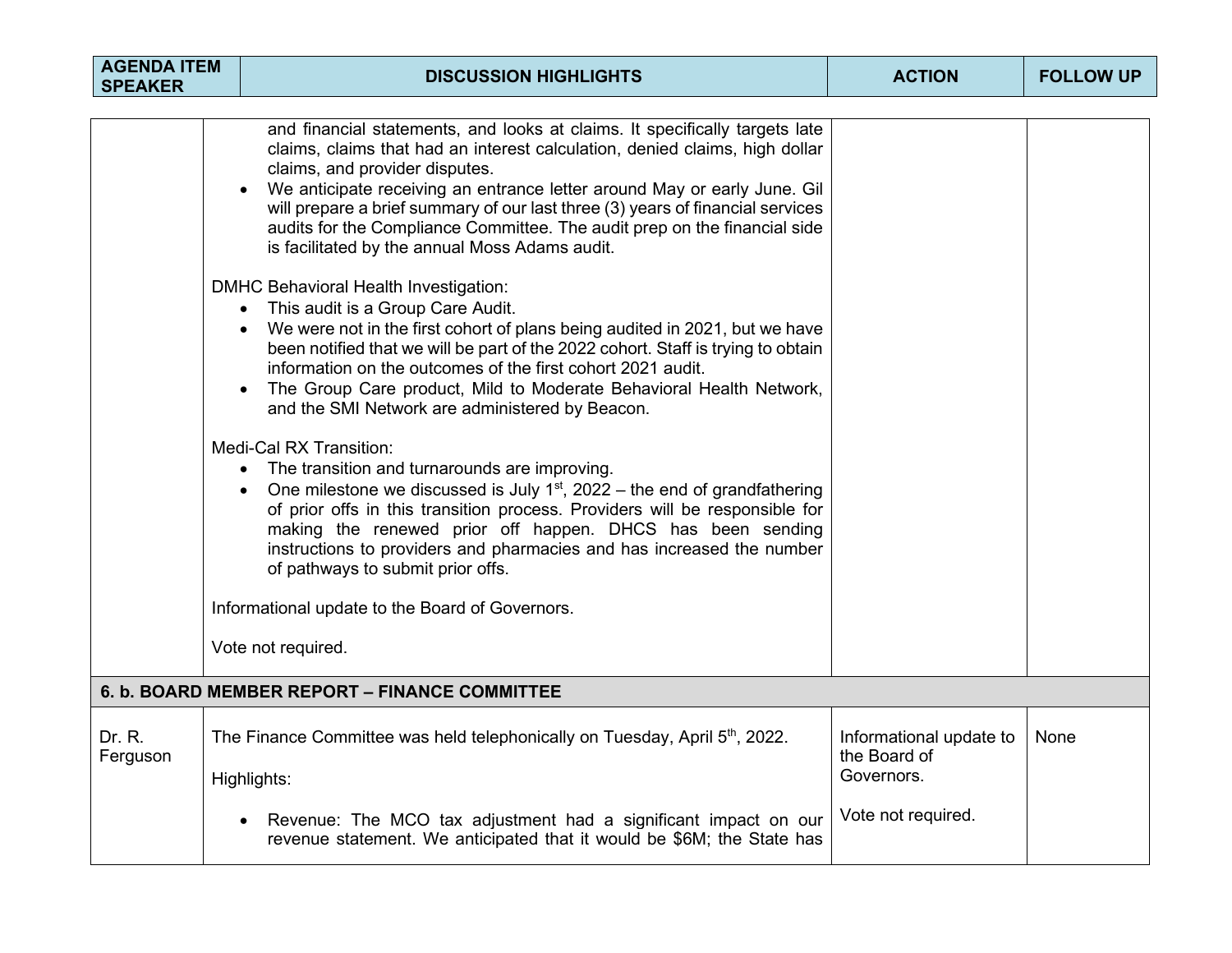| <b>AGENDA ITEM</b><br><b>SPEAKER</b> | <b>DISCUSSION HIGHLIGHTS</b>                                                                                                                                                                                                                                                                                                                                                                                                                                                                                                                                                                                                                                                                                                                                                                                                                                                                                                                                                                                                                                                                                                                                                           | <b>ACTION</b>                                                               | <b>FOLLOW UP</b> |
|--------------------------------------|----------------------------------------------------------------------------------------------------------------------------------------------------------------------------------------------------------------------------------------------------------------------------------------------------------------------------------------------------------------------------------------------------------------------------------------------------------------------------------------------------------------------------------------------------------------------------------------------------------------------------------------------------------------------------------------------------------------------------------------------------------------------------------------------------------------------------------------------------------------------------------------------------------------------------------------------------------------------------------------------------------------------------------------------------------------------------------------------------------------------------------------------------------------------------------------|-----------------------------------------------------------------------------|------------------|
|                                      | suggested that it is \$12M. There is reconciliation to decide on the correct<br>amount.<br>o From 2014 and 2016, the federal government had deemed that<br>California was not compliant with the MCO tax. The State<br>subsequently adjusted how it was calculating its MCO tax.<br>There are 2 questions: (1) The actual amount the Alliance owes,<br>$\circ$<br>and (2) can the State ask us to return the money already given to<br>us?<br>The Executive Team is working on these questions.<br>$\circ$<br>ESG Investing update: Upon joining the Finance Committee, James<br>Jackson raised the question of social investing.<br>Currently, we invest around \$280M in terms of our average daily balance.<br>Approximately 78% of that is in investments within 90 days, and 1% is in<br>investments over 180 days. The Alliance team modeled \$16.5M to invest<br>in green funds.<br>Based on that modeling, there could be a potential loss of \$15,000-<br>\$20,000 for investing in green funds with the current market model. The<br>Finance Committee recommended and voted on \$16.5M to be invested in<br>green funds.<br>Informational update to the Board of Governors. |                                                                             |                  |
|                                      | Vote not required.                                                                                                                                                                                                                                                                                                                                                                                                                                                                                                                                                                                                                                                                                                                                                                                                                                                                                                                                                                                                                                                                                                                                                                     |                                                                             |                  |
| 7. CEO UPDATE                        |                                                                                                                                                                                                                                                                                                                                                                                                                                                                                                                                                                                                                                                                                                                                                                                                                                                                                                                                                                                                                                                                                                                                                                                        |                                                                             |                  |
| <b>Scott Coffin</b>                  | Scott Coffin, Chief Executive Officer, presented the following updates:<br>Scott recognized Gil Riojas and his team for their work regarding social<br>investing.<br><b>Executive Summary:</b>                                                                                                                                                                                                                                                                                                                                                                                                                                                                                                                                                                                                                                                                                                                                                                                                                                                                                                                                                                                         | Informational update to<br>the Board of<br>Governors.<br>Vote not required. | None             |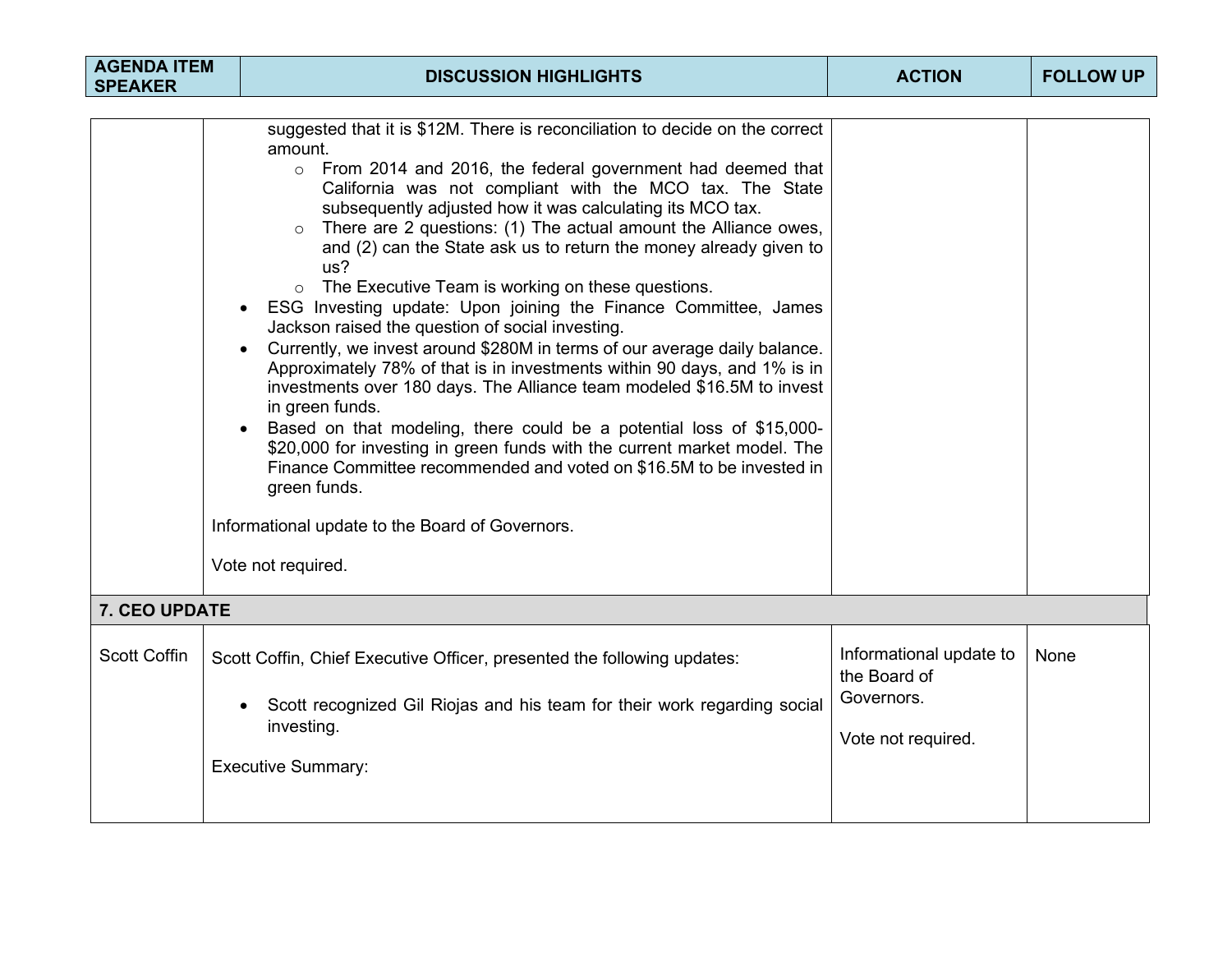| <b>AGENDA ITEM</b><br><b>SPEAKER</b> | <b>DISCUSSION HIGHLIGHTS</b>                                                                                                                                                                                                                                                                                                                                                                                                                                                                                                                                                                                                                                                                                                                                                                                                                                                                                                                                                                                                                                                                                                                                                   | <b>ACTION</b> | <b>FOLLOW UP</b> |
|--------------------------------------|--------------------------------------------------------------------------------------------------------------------------------------------------------------------------------------------------------------------------------------------------------------------------------------------------------------------------------------------------------------------------------------------------------------------------------------------------------------------------------------------------------------------------------------------------------------------------------------------------------------------------------------------------------------------------------------------------------------------------------------------------------------------------------------------------------------------------------------------------------------------------------------------------------------------------------------------------------------------------------------------------------------------------------------------------------------------------------------------------------------------------------------------------------------------------------|---------------|------------------|
|                                      |                                                                                                                                                                                                                                                                                                                                                                                                                                                                                                                                                                                                                                                                                                                                                                                                                                                                                                                                                                                                                                                                                                                                                                                |               |                  |
|                                      | Finances:<br>Update on our preliminary budget for FY2023: We are on schedule to<br>present to the Finance Committee and the Board of Governors in the<br>month of June.<br>We will be finalizing the budget in May and delivering the final budget in<br>December, which will also contain the Q1 forecast.                                                                                                                                                                                                                                                                                                                                                                                                                                                                                                                                                                                                                                                                                                                                                                                                                                                                    |               |                  |
|                                      | Enrollment:<br>During the past 2 years of the pandemic, the Alliance's Medi-Cal<br>$\bullet$<br>enrollment has increased by nearly 70,000 children and adults. The<br>enrollment continues to increase each month.<br>As of the first part of April we are reaching the 309,000 members. Each<br>month, we continue to set enrollment records, and this growth in Medi-Cal<br>is tied to the public health emergency.<br>The United States Health and Human Services Agency is potentially going<br>to terminate the public health emergency declaration related to COVID-19<br>in the coming weeks. That will trigger California's Governor to terminate<br>the emergency status in California and then in counties following the order.<br>Once the executive order terminates, it triggers the restart of the<br>redetermination process at a federal level. Health and Human Services<br>has issued a 60-day grace period, which will help members in Alameda<br>County to prepare for the change and allow the health plans to engage<br>with our members to ensure a smooth transition. We will be working with<br>Alameda County Social Services Agency on this effort. |               |                  |
|                                      | Medi-Cal Coverage Ambassador Program:<br>This week, the California Department of Health Care Services announced<br>a Medi-Cal Coverage Ambassador Program. This program is tied in with<br>the reinstatement of the redetermination process. It's about outreach and<br>making connections with individuals to make sure they understand what is<br>coming.<br>The State has opened the Ambassador Program to all of California -<br>anyone can become an ambassador. The Ambassador Program is about<br>spreading the word and sharing with our Medi-Cal enrollees the changes<br>coming up that are related to the public health emergency and answering<br>questions. We will keep the Board informed and pass out the State's<br>invitation.                                                                                                                                                                                                                                                                                                                                                                                                                               |               |                  |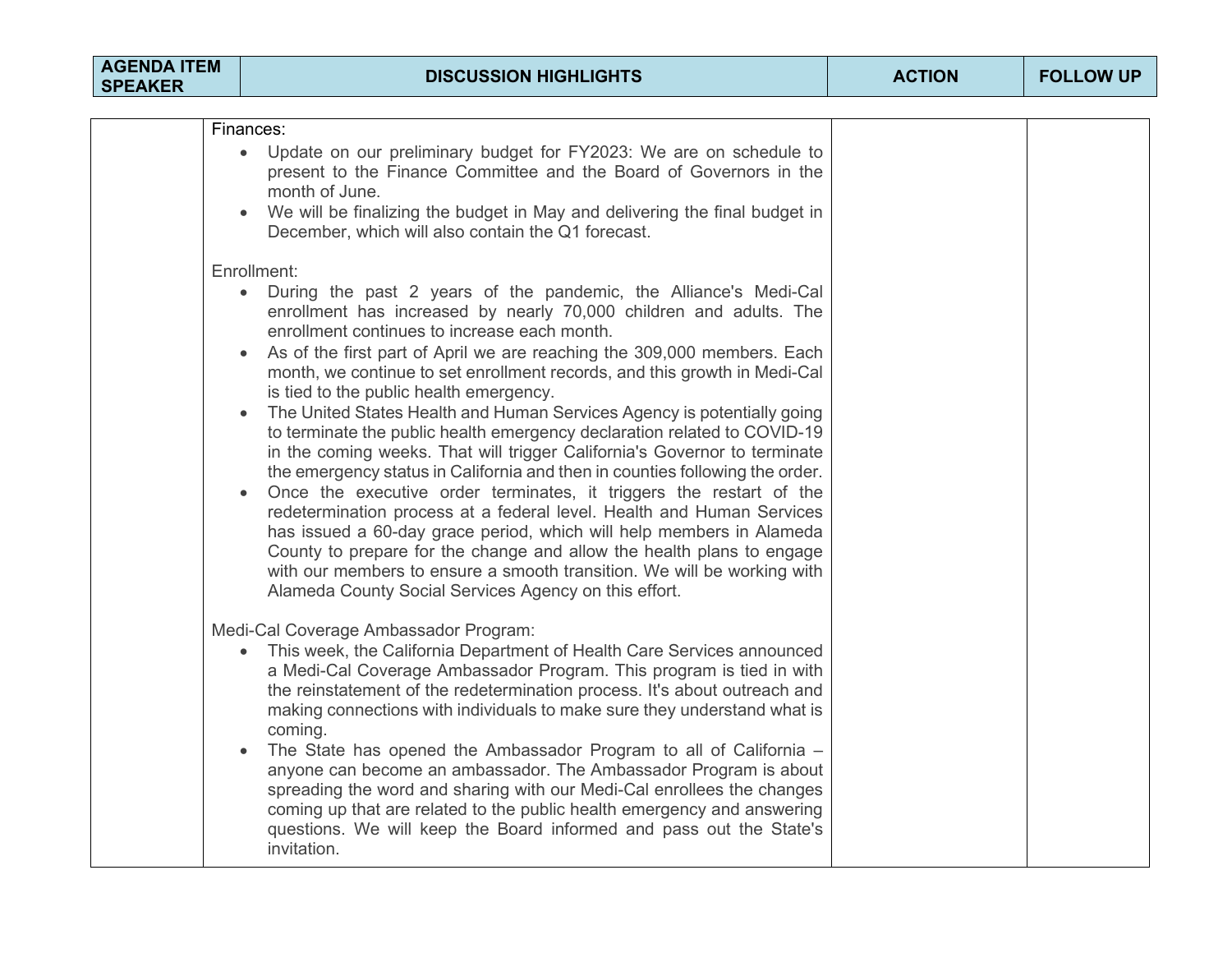| <b>AGENDA ITEM</b><br><b>SPEAKER</b> | <b>DISCUSSION HIGHLIGHTS</b>                                                                                                                                                                                                                                                                                                                                                                                                                                                                                                                                                                                                                                                                                                                                                                                                                                                                                                                                                                                                                                                                                                                                                                                                                                                                                                                                                                                                                                                                                                                                                                                                                                                                                                                                                                                                                                                                                                                                                                                                                                                                                                                                                       | <b>ACTION</b> | <b>FOLLOW UP</b> |
|--------------------------------------|------------------------------------------------------------------------------------------------------------------------------------------------------------------------------------------------------------------------------------------------------------------------------------------------------------------------------------------------------------------------------------------------------------------------------------------------------------------------------------------------------------------------------------------------------------------------------------------------------------------------------------------------------------------------------------------------------------------------------------------------------------------------------------------------------------------------------------------------------------------------------------------------------------------------------------------------------------------------------------------------------------------------------------------------------------------------------------------------------------------------------------------------------------------------------------------------------------------------------------------------------------------------------------------------------------------------------------------------------------------------------------------------------------------------------------------------------------------------------------------------------------------------------------------------------------------------------------------------------------------------------------------------------------------------------------------------------------------------------------------------------------------------------------------------------------------------------------------------------------------------------------------------------------------------------------------------------------------------------------------------------------------------------------------------------------------------------------------------------------------------------------------------------------------------------------|---------------|------------------|
|                                      | Question: Do you have a number reflecting where you think we will end up 12<br>months from now with enrollment; how many members do you think we will have?<br>Answer: We may get up to 325,000 enrollees, then see a decline, but we are<br>currently working on a revised forecast, and we will bring back the estimates at<br>the next meeting.<br>Key Performance Indicators/Operations Dashboard:<br>Regulatory metrics: We are working on our member grievances and<br>enacted a remediation plan to improve our compliance in future months.<br>For the expedited member agreements category, we were at 40%, which<br>is 55% below compliance. The metric measures the turnaround time for<br>these expedited grievances that are required within a 72-hour time period;<br>we had a total of five (5) expedited grievances, and two (2) were processed<br>correctly within the timeframe; three (3) were not. A remediation plan is in<br>place to address deficiencies.<br>Program Implementations:<br>The transition of the mild to moderate health services and autism spectrum<br>services – on October 1 <sup>st</sup> , Beacon Health Options will no longer administer<br>the mild to moderate mental health and autism spectrum services.<br>The services they are delegated for include quality improvement, utilization<br>management, case management, credentialing, claims, member services,<br>cultural and linguistics, and provider training. These services span across<br>the entire organization; this is a major initiative. As of October 1 <sup>st</sup> , Alameda<br>Alliance will be administering these services for both lines of business,<br>Medi-Cal and Group Care. Last year in April, the Board approved the<br>direction to proceed forward with a transition away from Beacon and<br>bringing this service in-house.<br>Next month, we will be presenting to the Finance Committee and the Board<br>of Governors the revised implementation costs, the recurring costs,<br>resources needed to complete the transition, and our overall approach to<br>completing this in-sourcing. We will come back with more information on<br>this. |               |                  |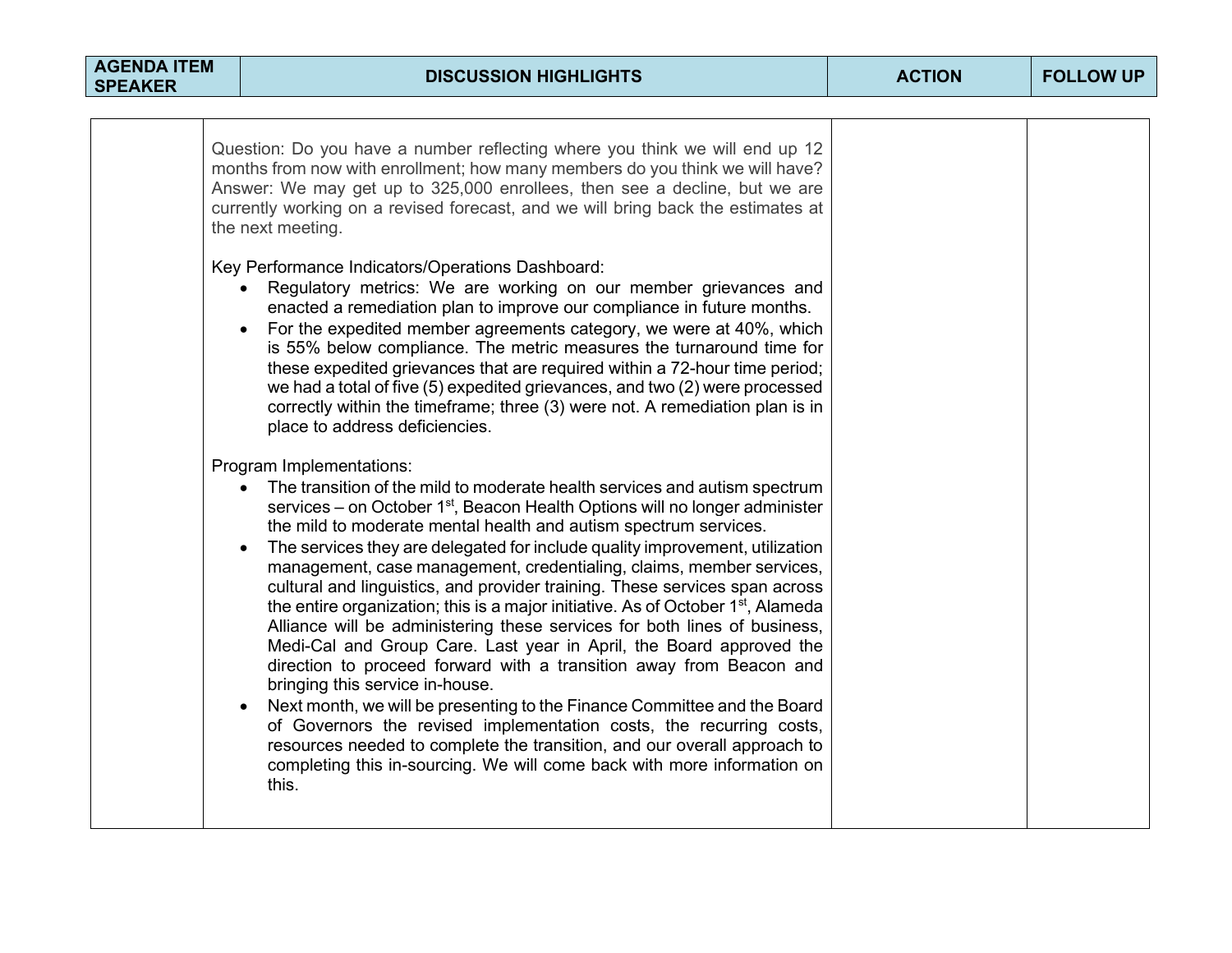| <b>AGENDA ITEM</b><br><b>SPEAKER</b> | <b>DISCUSSION HIGHLIGHTS</b>                                                                                                                                                                                                                                                                                                                                                                                                                                                                                                                                                                                                                                                                                                                                                                                                                                                                                                                                                                                                                                                                                                                                                                                                                                                                                                                                                                                                                                                                                                                                                                                                                                                                                                                                             | <b>ACTION</b> | <b>FOLLOW UP</b> |
|--------------------------------------|--------------------------------------------------------------------------------------------------------------------------------------------------------------------------------------------------------------------------------------------------------------------------------------------------------------------------------------------------------------------------------------------------------------------------------------------------------------------------------------------------------------------------------------------------------------------------------------------------------------------------------------------------------------------------------------------------------------------------------------------------------------------------------------------------------------------------------------------------------------------------------------------------------------------------------------------------------------------------------------------------------------------------------------------------------------------------------------------------------------------------------------------------------------------------------------------------------------------------------------------------------------------------------------------------------------------------------------------------------------------------------------------------------------------------------------------------------------------------------------------------------------------------------------------------------------------------------------------------------------------------------------------------------------------------------------------------------------------------------------------------------------------------|---------------|------------------|
|                                      | <b>CalAIM Incentive Programs:</b><br>• We have five (5) different CalAIM initiatives that occur – January 1 <sup>st</sup> , 2023.<br>○ ECM – Enhanced Care Management Services, a phased-based<br>approach, and the addition of new populations into the ECM<br>program of services that we currently rolled out on January 1 <sup>st</sup> of<br>this year. The other major initiatives are Long Term Care, Justice<br>Involved, which is the coordinated re-entry with the justice system;<br>Behavioral Health in schools, which is the behavioral health<br>integration; and Population Health, which is not just within the<br>organization, but also with our delegates. All these initiatives are<br>currently in operational readiness phase. We will keep the Board<br>updated on these initiatives.<br>A presentation is scheduled in June for the Board of Governors meeting<br>on the Long Term Care program.<br>The incentive funding is being used to build capacity and invest in<br>$\bullet$<br>infrastructure. It is about incentivizing our community-based organizations.<br>We are developing a process that will address the incentive funding life<br>cycles and includes how the application process works, the evaluation,<br>and the awarding of the incentives.<br>A presentation, which is our second presentation for next month, will be to<br>the Finance Committee and the Board of Governors that outlines each of<br>these programs and what we currently understand on the funding process<br>and the dollar allocations. Each of these programs identifies dollars for<br>investing in local infrastructure. Most of the funding is tied to performance<br>metrics and outcomes, and that is what we want to step the Board through. |               |                  |
|                                      | We're engaged with the Department of Health Care Services through<br>webinars and direct meetings to understand how these programs are<br>intended to work and how the funding will be distributed. We will be<br>updating the Board next month on where we stand, but there will be more<br>updates as we learn more going throughout the year.                                                                                                                                                                                                                                                                                                                                                                                                                                                                                                                                                                                                                                                                                                                                                                                                                                                                                                                                                                                                                                                                                                                                                                                                                                                                                                                                                                                                                         |               |                  |
|                                      | Scott Coffin concluded by thanking the Alliance staff and team for successfully<br>preparing the audit. He introduced the new Director of Compliance and Special<br>Investigations Unit Sheila Tagle.<br>Question: Could you say a little more about what population health management<br>is going to mean in the Alliance context?                                                                                                                                                                                                                                                                                                                                                                                                                                                                                                                                                                                                                                                                                                                                                                                                                                                                                                                                                                                                                                                                                                                                                                                                                                                                                                                                                                                                                                      |               |                  |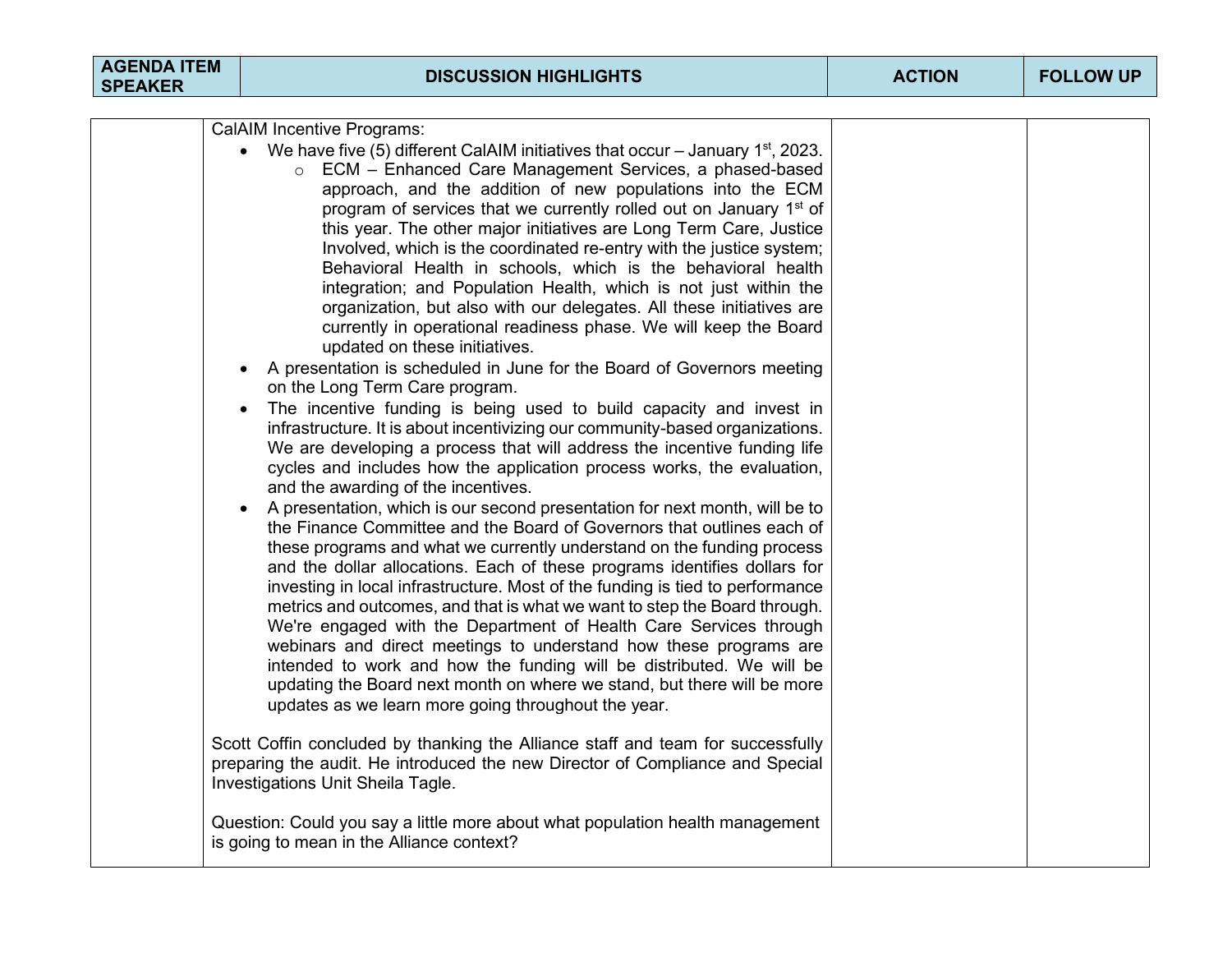| Answer: Population health management is going to be a requirement – that we<br>have a population health structure. The State is looking at it with two (2) major<br>components, one (1) for us to have an NCQA based population health structure<br>in the way we're looking at our data with a patient-needs assessment and (2) we're<br>populating our case management programs as well as our quality initiative based<br>on our own population health data, and that population health structure be<br>integrated, or connected to the county as a whole. In addition, the State is putting<br>together a population health service, which is a health information and social<br>determinant of help information exchange; this has been launched as an RFP from<br>the State.                                                                                                                                                                                                                                                                                                                                                                          |  |
|-------------------------------------------------------------------------------------------------------------------------------------------------------------------------------------------------------------------------------------------------------------------------------------------------------------------------------------------------------------------------------------------------------------------------------------------------------------------------------------------------------------------------------------------------------------------------------------------------------------------------------------------------------------------------------------------------------------------------------------------------------------------------------------------------------------------------------------------------------------------------------------------------------------------------------------------------------------------------------------------------------------------------------------------------------------------------------------------------------------------------------------------------------------|--|
| Question: For example, to a group of patients with hypertension, diabetes, or other<br>chronic conditions, what does it mean in practice?<br>Answer: This is theoretical. Hypertension; if it's disproportional to where the<br>expectation should be, then we would look at the following: are there disparity<br>issues or equity issues; are there particular, geographic, or types of population?<br>With this information, develop programs interventions, look for partners, and<br>maybe address our community supports or structure related to addressing it,<br>trying to tie it all together along with the programs we have.                                                                                                                                                                                                                                                                                                                                                                                                                                                                                                                     |  |
| Question: For behavioral health and schools, I read in the notes that it's going to<br>be a partnership with school districts – the Alliance is going to fund the program<br>and help support the design, but won't be staffing, right?<br>Answer: You are correct. We are not going to staff it. Our goal here is to tap into<br>what is already out there in schools. We have been working with the County Office<br>of Education with the schools and communities, and we have had twelve (12)<br>school districts sign up and say they are interested in being part of this program.<br>We have met with eleven (11) of the twelve (12) to set the stage. The first stage<br>that we must do is an assessment with the county; we want it to be a county-wide<br>assessment, and from there, we design interventions. We'd like to tap into<br>interventions that have already been identified and are somewhat in flight so that<br>we can support them, and make sure they get the right data that we can submit<br>to the State. We are also working on how we will determine what those<br>interventions are, and how we will allocate the dollars. |  |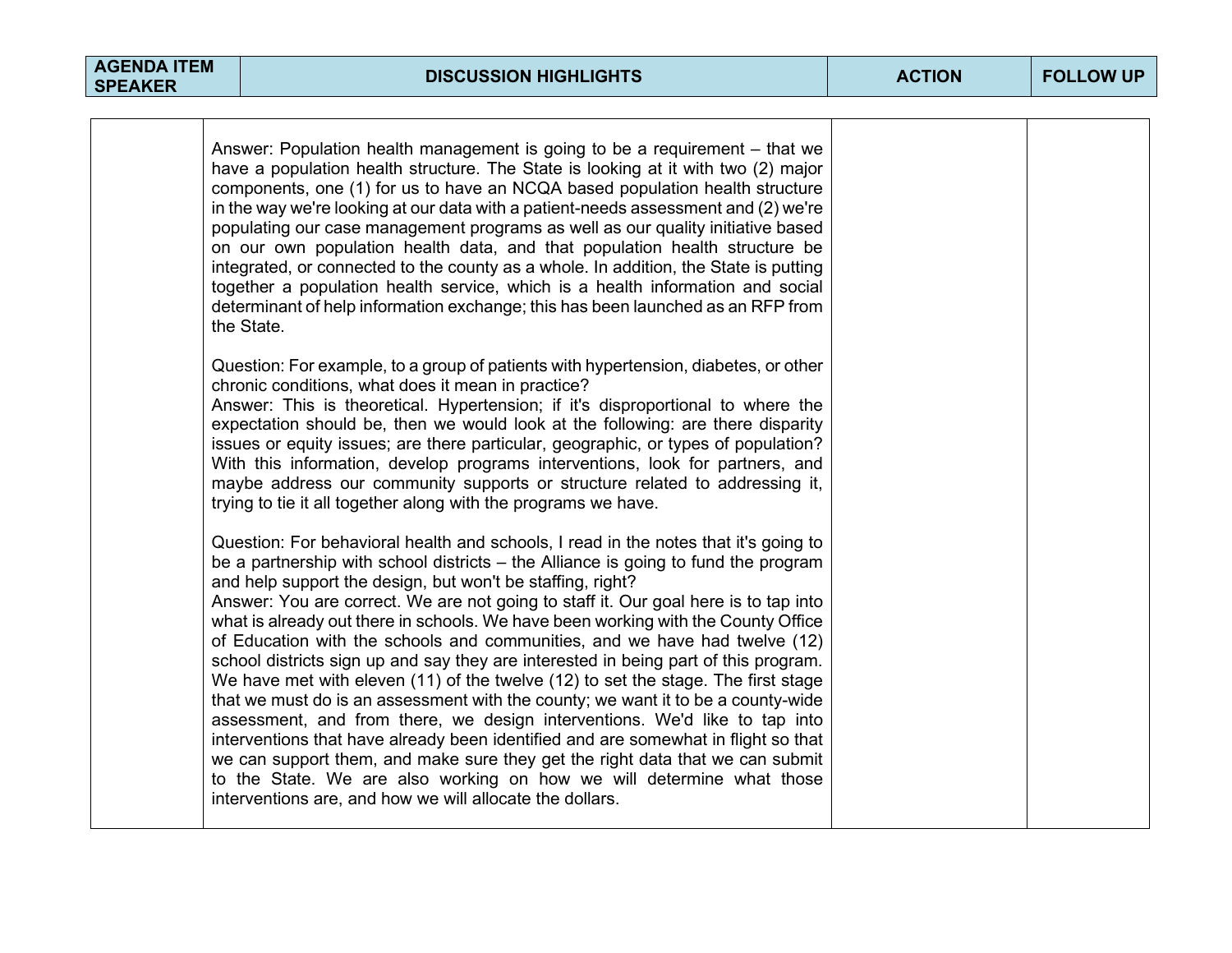| <b>AGENDA ITEM</b><br><b>SPEAKER</b> | <b>DISCUSSION HIGHLIGHTS</b>                                                                                                                                                                                                                                                                                                                                                                                                                                                                                                                                                                                                                                                                                                                                                                                                                                                                                                                                                                                                                                                                                                                                                                                                                                                                                                                             | <b>ACTION</b>                                                                                                                                                                                          | <b>FOLLOW UP</b> |
|--------------------------------------|----------------------------------------------------------------------------------------------------------------------------------------------------------------------------------------------------------------------------------------------------------------------------------------------------------------------------------------------------------------------------------------------------------------------------------------------------------------------------------------------------------------------------------------------------------------------------------------------------------------------------------------------------------------------------------------------------------------------------------------------------------------------------------------------------------------------------------------------------------------------------------------------------------------------------------------------------------------------------------------------------------------------------------------------------------------------------------------------------------------------------------------------------------------------------------------------------------------------------------------------------------------------------------------------------------------------------------------------------------|--------------------------------------------------------------------------------------------------------------------------------------------------------------------------------------------------------|------------------|
|                                      |                                                                                                                                                                                                                                                                                                                                                                                                                                                                                                                                                                                                                                                                                                                                                                                                                                                                                                                                                                                                                                                                                                                                                                                                                                                                                                                                                          |                                                                                                                                                                                                        |                  |
|                                      | Informational update to the Board of Governors.                                                                                                                                                                                                                                                                                                                                                                                                                                                                                                                                                                                                                                                                                                                                                                                                                                                                                                                                                                                                                                                                                                                                                                                                                                                                                                          |                                                                                                                                                                                                        |                  |
|                                      | Vote not required.                                                                                                                                                                                                                                                                                                                                                                                                                                                                                                                                                                                                                                                                                                                                                                                                                                                                                                                                                                                                                                                                                                                                                                                                                                                                                                                                       |                                                                                                                                                                                                        |                  |
|                                      | 8. a. BOARD BUSINESS – REVIEW AND APPROVE FEBRUARY 2022 MONTHLY FINANCIAL STATEMENTS                                                                                                                                                                                                                                                                                                                                                                                                                                                                                                                                                                                                                                                                                                                                                                                                                                                                                                                                                                                                                                                                                                                                                                                                                                                                     |                                                                                                                                                                                                        |                  |
| Gil Riojas                           | Gil Riojas gave the following February 2022 Finance updates:<br>Enrollment:<br>For the month ending February 28 <sup>th</sup> , 2022, the Alliance had an enrollment<br>$\bullet$<br>over 304,000 members, a net income of \$3.4M, and the tangible net equity<br>was 561% of the required amount.<br>Our enrollment has increased by nearly 1,300 members since January<br>2022, and on a fiscal YTD, we gained nearly 16,000 members since June<br>2021.<br><b>Net Operating Results:</b><br>For the fiscal YTD ending February 28 <sup>th</sup> , 2022, the actual net income was<br>$\bullet$<br>\$4.5M, and the budgeted net loss was \$7.1M.<br>Revenue:<br>• For the month ending February 28 <sup>th</sup> , 2022, the actual revenue was \$92.1M<br>vs. the budgeted revenue of \$95.9M.<br>For the fiscal year ending February 28 <sup>th</sup> , 2022, the actual revenue was<br>\$780.2M vs. the budgeted revenue of \$782.4M.<br><b>Medical Expense:</b><br>• For the month ending February 28 <sup>th</sup> , 2022, the actual medical expense was<br>\$83.2M, and the budgeted medical expense was \$85.6M.<br>For the fiscal year ending February 28 <sup>th</sup> , 2022, the actual medical expense<br>was \$733.1M vs. the budgeted medical expense of \$736.5M.<br>On a PMPM basis, medical expense is 1.6% favorable to the budget. | Motion to Approve<br>February 2022,<br><b>Monthly Financial</b><br>Statements as<br>presented.<br>Motion: Dr. R.<br>Ferguson<br>Second: Dr. Marty<br>Lynch<br>Vote: Yes<br>No opposed or<br>abstained. | None             |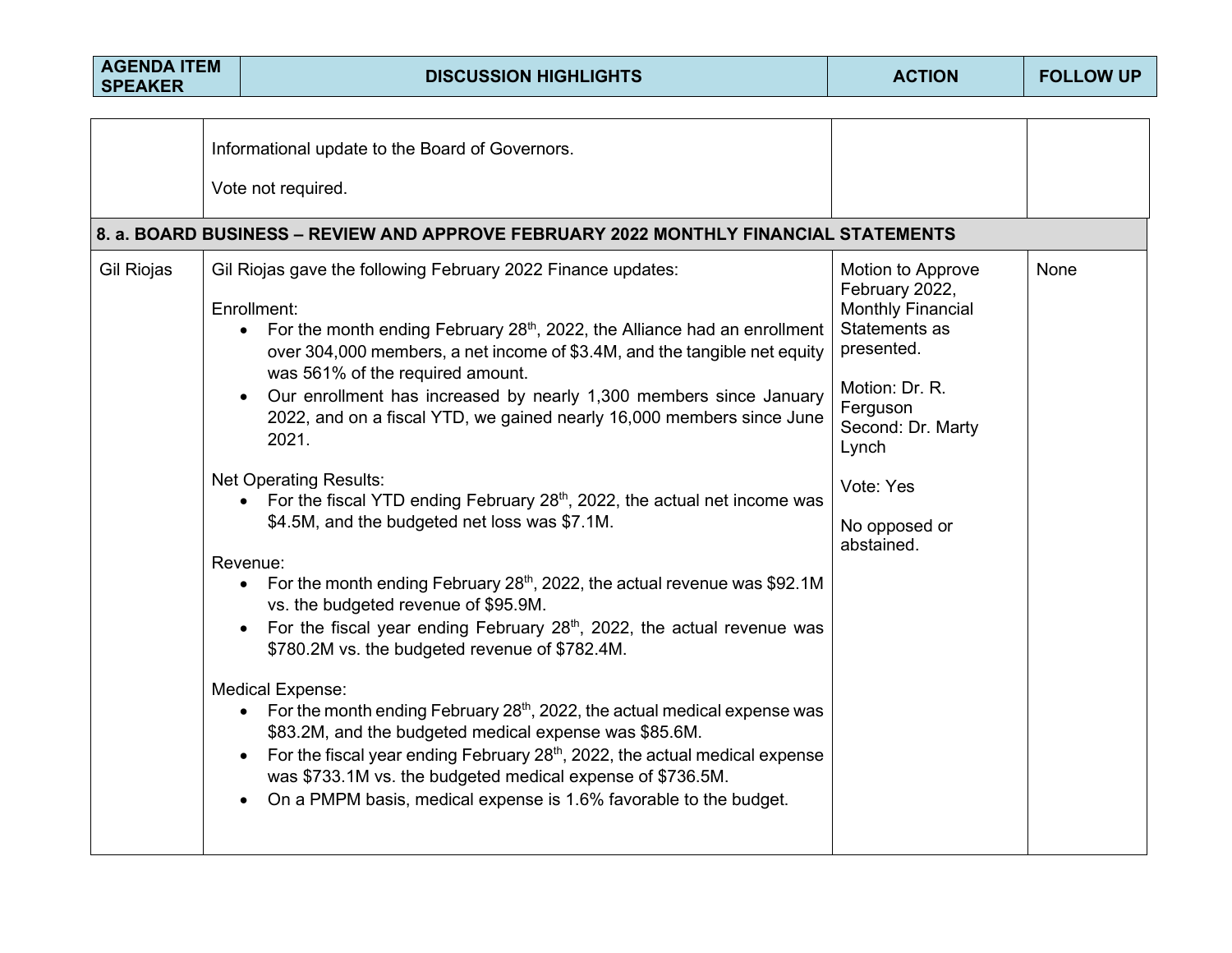| <b>AGENDA ITEM</b><br><b>SPEAKER</b> | <b>DISCUSSION HIGHLIGHTS</b>                                                                                                                                                                                                                                                                                                                | <b>ACTION</b> | <b>FOLLOW UP</b> |
|--------------------------------------|---------------------------------------------------------------------------------------------------------------------------------------------------------------------------------------------------------------------------------------------------------------------------------------------------------------------------------------------|---------------|------------------|
|                                      |                                                                                                                                                                                                                                                                                                                                             |               |                  |
|                                      | Medical Loss Ratio (MLR):<br>• For the month ending February 28 <sup>th</sup> , 2022, the MLR was 90.3% and 94.0%<br>for the fiscal year-to-date.                                                                                                                                                                                           |               |                  |
|                                      | <b>Administrative Expense:</b><br>• For the month ending February $28th$ , 2022, the actual administrative<br>expense was \$5.4M vs. the budgeted administrative expense of \$10.7M.<br>For the fiscal YTD ending February $28th$ , 2022, the actual administrative<br>expense was \$42.5M vs. the budgeted administrative expense \$53.0M. |               |                  |
|                                      | Other Income / (Expense):<br>• As of February 28 <sup>th</sup> , 2022, our YTD interest income from investments is<br>\$387,817 and YTD claims interest expense is \$262,135.                                                                                                                                                               |               |                  |
|                                      | Tangible Net Equity (TNE):<br>• Tangible net equity results continue to remain healthy, and at the end of<br>February 28 <sup>th</sup> , 2022, the TNE was reported at 561% of the required<br>amount.                                                                                                                                      |               |                  |
|                                      | <b>Cash Position and Assets:</b><br>For the month ending February 28 <sup>th</sup> , 2022, the Alliance reported \$283.7M<br>in cash; \$185.4M in uncommitted cash. Our current ratio is above the<br>minimum required at 1.70 compared to the regulatory minimum of 1.0.                                                                   |               |                  |
|                                      | Capital Investment:<br>Fiscal year-to-date capital assets acquired: \$234,000.<br>$\bullet$<br>• Annual capital budget: \$1.4M.                                                                                                                                                                                                             |               |                  |
|                                      | Anastasia Swift provided an update on the vacancy rate: the current vacancy rate<br>is 12%, which has dropped from last month's 14% vacancy rate due to hiring.                                                                                                                                                                             |               |                  |
|                                      | Motion to Approve February 2022, Monthly Financial Statements as presented.                                                                                                                                                                                                                                                                 |               |                  |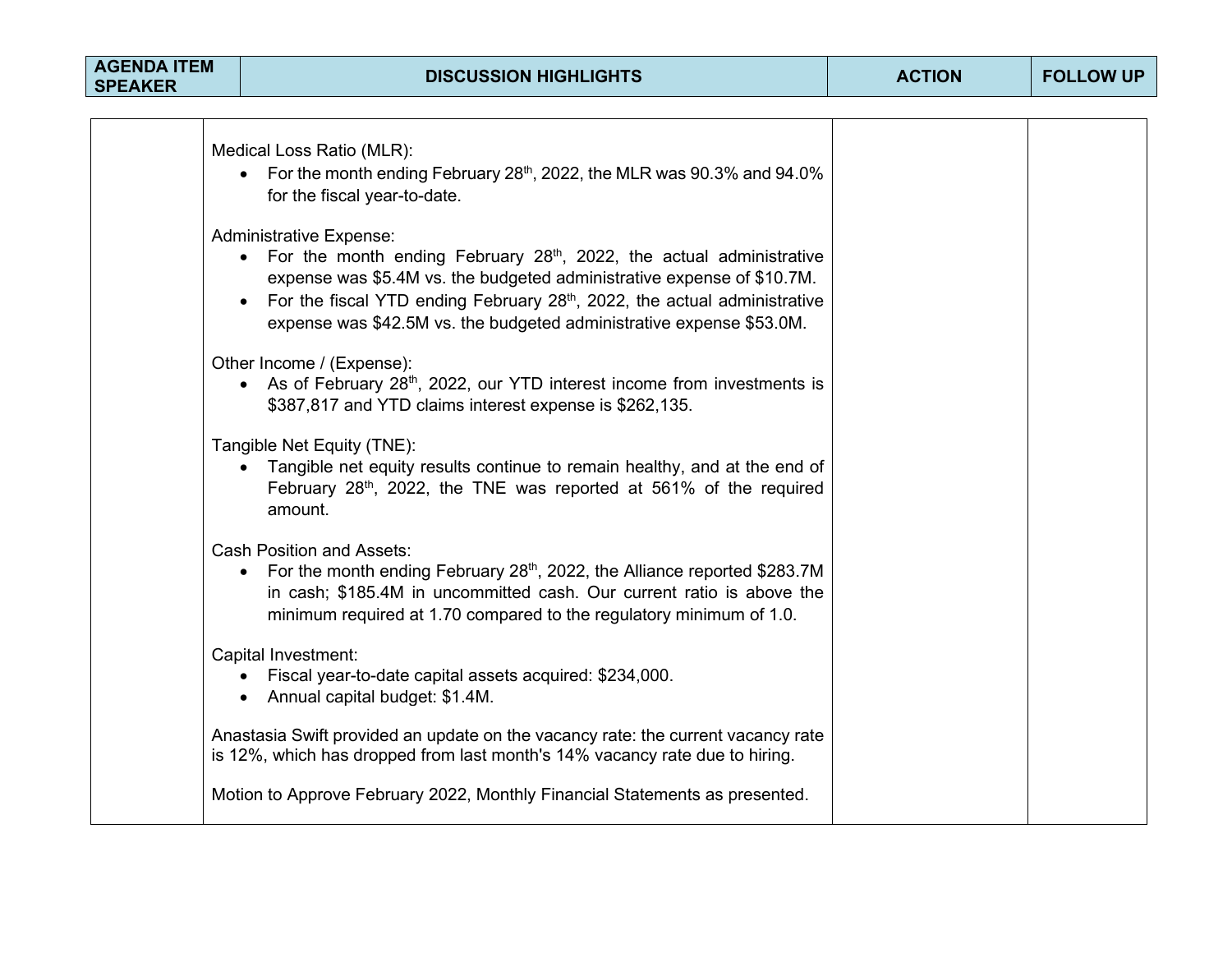| <b>AGENDA ITEM</b><br><b>SPEAKER</b> | <b>DISCUSSION HIGHLIGHTS</b>                                                                                                                                                                                                                                                                                                                                                                                                                                                                                                                                                                                                                                                                                                                                                                                                                                                                                                                                                                                                                                                                                                                                                                                                 | <b>ACTION</b>                                                                                                                                                                                                                                             | <b>FOLLOW UP</b> |
|--------------------------------------|------------------------------------------------------------------------------------------------------------------------------------------------------------------------------------------------------------------------------------------------------------------------------------------------------------------------------------------------------------------------------------------------------------------------------------------------------------------------------------------------------------------------------------------------------------------------------------------------------------------------------------------------------------------------------------------------------------------------------------------------------------------------------------------------------------------------------------------------------------------------------------------------------------------------------------------------------------------------------------------------------------------------------------------------------------------------------------------------------------------------------------------------------------------------------------------------------------------------------|-----------------------------------------------------------------------------------------------------------------------------------------------------------------------------------------------------------------------------------------------------------|------------------|
|                                      | A roll call vote was taken, and the motion passed.<br>8. b. BOARD BUSINESS – REVIEW AND APPROVE RESOLUTION #2022-01 NOMINATING NATALIE WILLIAMS FOR                                                                                                                                                                                                                                                                                                                                                                                                                                                                                                                                                                                                                                                                                                                                                                                                                                                                                                                                                                                                                                                                          |                                                                                                                                                                                                                                                           |                  |
| <b>Scott Coffin</b>                  | <b>REAPPOINTMENT TO DESIGNATED CONSUMER MEMBER SEAT</b><br>Review and Approve Resolution #2022-01 Nominating Natalie Williams for<br>Reappointment to Designated Consumer Member Seat<br>Scott Coffin read the following Staff Report for Resolution #2022-01:<br>The Consumer Member Seat will expire June 29 <sup>th</sup> , 2022 and Ms. Williams<br>has chosen to serve an additional 2-year term.<br>Pursuant to Section 3.F. of the Alliance Bylaws and has been<br>recommended for reappointment by the Chief Executive Officer.<br>Section 3.J.1. of the Bylaws provides that the Board shall review the<br>recommendation and that the Board's approval shall be by resolution.<br>Resolution 2022-01 provides for the approval of Ms. Williams to Regular<br>Seat #7, Consumer Member for reappointment. If the resolution is passed<br>and adopted by the Board of Governors, it will be sent to the Alameda<br>County Board of Supervisors who will vote on Ms. Williams' reappointment<br>to Regular Seat #7, Consumer Member.<br>There are no fiscal impacts related to this action.<br>$\bullet$<br>Motion to Approve Resolution #2022-01 as presented.<br>A roll call vote was taken, and the motion passed. | Motion to Approve<br>Resolution #2022-01<br><b>Nominating Natalie</b><br>Williams for<br>Reappointment to<br><b>Designated Consumer</b><br><b>Member Seat</b><br>Motion: Dr. Ferguson<br>Second: Dr. Aboelata<br>Vote: Yes<br>No opposed or<br>abstained. | <b>None</b>      |
|                                      | 8. c. BOARD BUSINESS - COVID-19 VACCINATION AND INCENTIVES PROGRESS REPORT                                                                                                                                                                                                                                                                                                                                                                                                                                                                                                                                                                                                                                                                                                                                                                                                                                                                                                                                                                                                                                                                                                                                                   |                                                                                                                                                                                                                                                           |                  |
| Matthew<br>Woodruff                  | Matt Woodruff reported on the COVID-19 Vaccination and Incentives Progress<br>Report.<br><b>Vaccination Progress:</b><br>As of March 28 <sup>th</sup> , 2022, 75.1% of Medi-Cal members 12 years and older<br>$\bullet$<br>are vaccinated.                                                                                                                                                                                                                                                                                                                                                                                                                                                                                                                                                                                                                                                                                                                                                                                                                                                                                                                                                                                   | Informational update to<br>the Board of<br>Governors.<br>Vote not required.                                                                                                                                                                               | None             |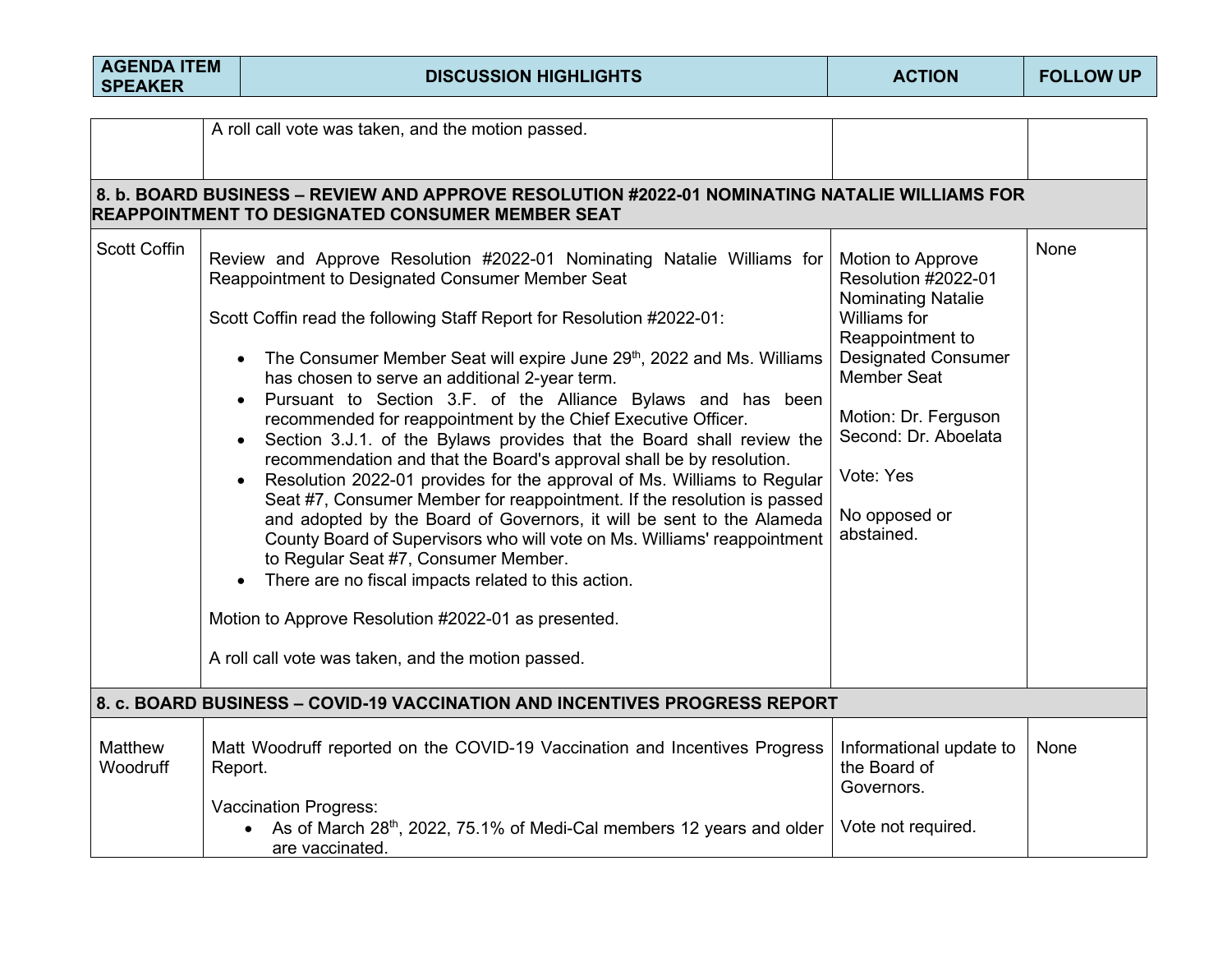| <b>AGENDA ITEM</b><br><b>SPEAKER</b> | <b>DISCUSSION HIGHLIGHTS</b>                                                                                                                                                                                                                                                                                                                                                                                                                                                                                                                                                                                                                                                                                                                                              | <b>ACTION</b> | <b>FOLLOW UP</b> |
|--------------------------------------|---------------------------------------------------------------------------------------------------------------------------------------------------------------------------------------------------------------------------------------------------------------------------------------------------------------------------------------------------------------------------------------------------------------------------------------------------------------------------------------------------------------------------------------------------------------------------------------------------------------------------------------------------------------------------------------------------------------------------------------------------------------------------|---------------|------------------|
|                                      | We are currently ranked $4th$ in the State for Managed Care Plans. We also<br>averaged 12% increase among all key measured populations that the<br>State had asked us to measure.<br>For our homebound Medi-Cal members and our Medi-Cal members aged<br>50-64 we ended up at 86.3%.<br>The target rate was either 30% above the baseline or 85%, so we did not<br>$\bullet$<br>hit the 30% or 85% for measure 1, but we did for measure 2, so hopefully,<br>we will get a financial boost from that in around June.<br>The State took a baseline measurement on August 29 <sup>th</sup> , and we averaged<br>around a twelve (12%) to thirteen (13%) increase overall. Comparatively,<br>we will see how we do when the final report comes out, probably this<br>summer. |               |                  |
|                                      | Funding:<br>• Originally, when we filed for the program, the State awarded us \$1.2M, and<br>that was for filling out all the paperwork correctly and doing it on time. To<br>date, on all the different programs that the Alliance put back into the<br>community to try and increase vaccination rates, we spent about \$1.4M.<br>Last month on March $18th$ , we received \$970K from the State, which was<br>$\bullet$<br>a nice boost. We didn't hit 85% on any measure until the final<br>measurement period.<br>We may see more funding coming in June, depending on how the State<br>$\bullet$<br>ends up calculating the final measures.<br>With the extra funding, the extra \$706K will be going back into incentive<br>funding.                               |               |                  |
|                                      | Question: The Alliance ranked 4 <sup>th</sup> in the State. Do you know how many plans there<br>are in the State?<br>Answer: I do know the plans above us - San Francisco was number 1, Santa<br>Clara was number 2, San Mateo was number 3, and then the Alliance – we were<br>fourth out of twenty-five.<br>Question: With the incentive program, is that directly to members, or is it also to<br>providers, systems, and clinics?                                                                                                                                                                                                                                                                                                                                     |               |                  |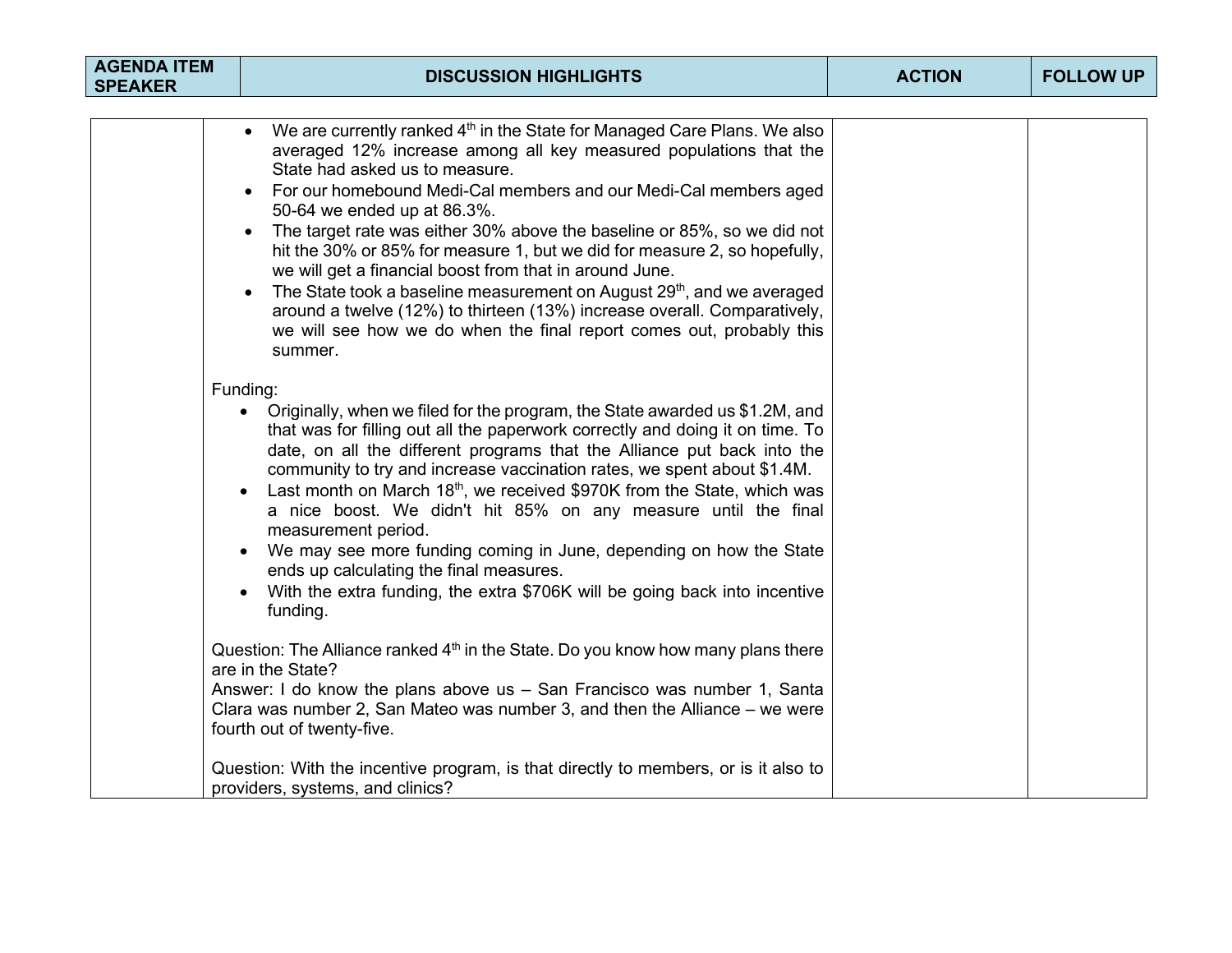| <b>AGENDA ITEM</b><br><b>SPEAKER</b> | <b>DISCUSSION HIGHLIGHTS</b>                                                                                                                                                                                                                                                                                                                                                                                                                                                                                                                                                                                | <b>ACTION</b> | <b>FOLLOW UP</b> |
|--------------------------------------|-------------------------------------------------------------------------------------------------------------------------------------------------------------------------------------------------------------------------------------------------------------------------------------------------------------------------------------------------------------------------------------------------------------------------------------------------------------------------------------------------------------------------------------------------------------------------------------------------------------|---------------|------------------|
|                                      | Answer: Under the State program, it was to members and providers. There was a<br>portion that the Alliance put into our original program for providers. We are doing<br>calculations now; that money will probably be going out this month or the<br>beginning of next month. For the member incentives, the State is reimbursing us.<br>If any member calls in and we can verify that they did receive their vaccines before<br>the February 28 <sup>th</sup> deadline for the State, they will receive a \$50 gift card; anything<br>after the deadline, they receive a \$10 gift card from the Alliance. |               |                  |
|                                      | Question: Did the three Health Plans reach the 85% target and were all targets<br>the same?<br>Answer: None of the Health Plans reached 85%. In the mid-70s that was the<br>highest.                                                                                                                                                                                                                                                                                                                                                                                                                        |               |                  |
|                                      | Question: Why was it so hard for plans to get to 85%?<br>Answer: We knew from the very beginning it was going to be hard; we were going<br>to have to average 2,000 vaccines a week to reach that target. There were some<br>weeks where we were above 2,000 vaccinations for that week, but it didn't change<br>our vaccination rate because of the overall new members that came in.                                                                                                                                                                                                                      |               |                  |
|                                      | Question: The new members that came in, were they totally new to the plan and<br>not familiar with the services?<br>Answer: That is correct, they are new to the plan and new to managed care, or<br>they could have been new to Medi-Cal. It will take them some time, even though I<br>know our outreach team does invite all new members to new member orientation,<br>and we do training for anyone who wants to show up.                                                                                                                                                                               |               |                  |
|                                      | Question: Do you know of the different strategies the Alliance used to try to<br>increase vaccination rates? Do you have any sense of what was most effective?<br>Answer: Any movement helped; for example, in our text messaging campaign, we<br>did see members that were vaccinated; for the radio spots we did with the African<br>American Wellness Project, we know members who listened to that program<br>became vaccinated.                                                                                                                                                                        |               |                  |
|                                      | Informational update to the Board of Governors.<br>Vote not required.                                                                                                                                                                                                                                                                                                                                                                                                                                                                                                                                       |               |                  |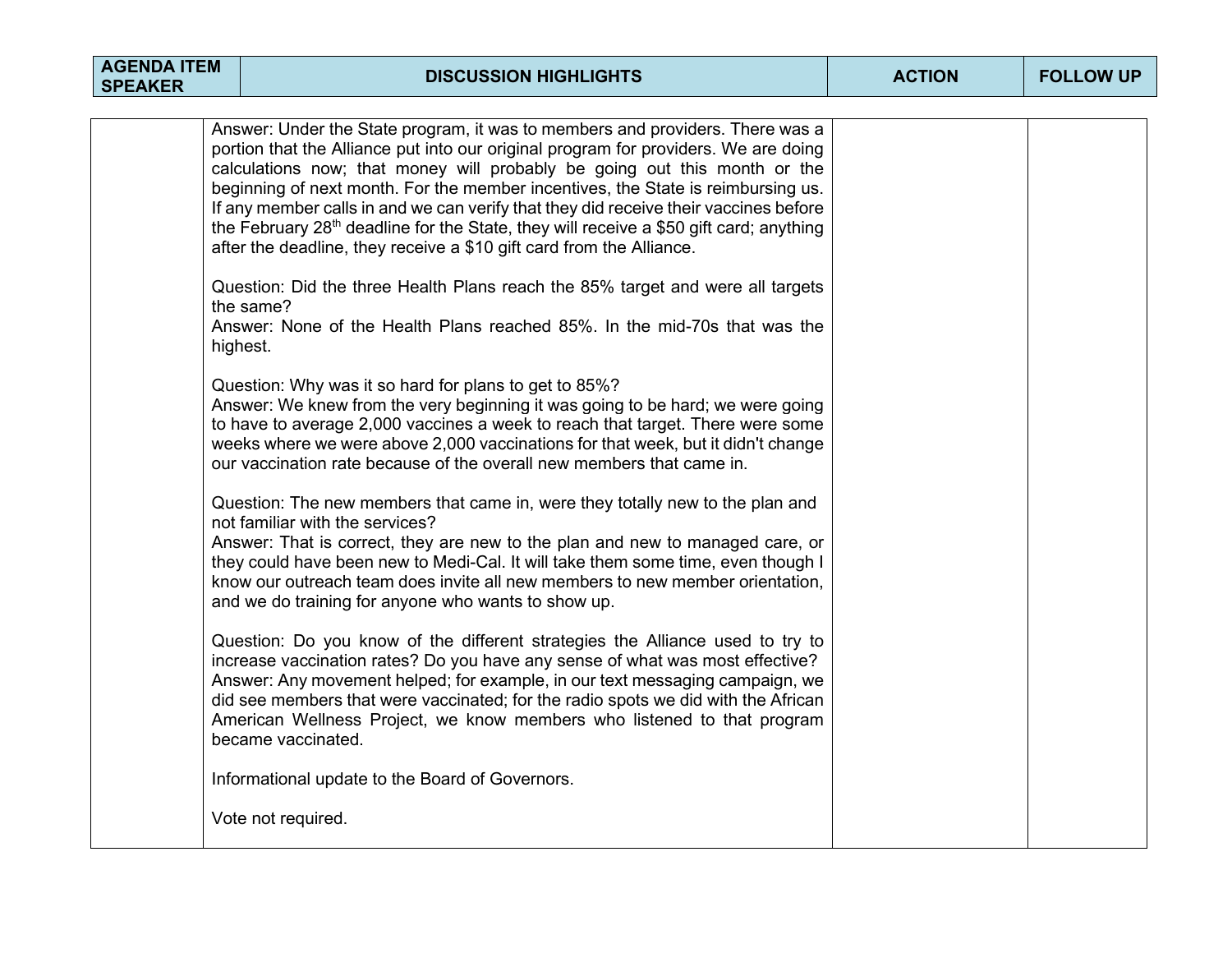| 9. a. STANDING COMMITTEE UPDATES – PEER REVIEW AND CREDENTIALING COMMITTEE |                                                                                                                                                                                                                   |                                                       |      |
|----------------------------------------------------------------------------|-------------------------------------------------------------------------------------------------------------------------------------------------------------------------------------------------------------------|-------------------------------------------------------|------|
| Dr. Steve<br>O'Brien                                                       | The Peer Review and Credentialing Committee (PRCC) was held telephonically<br>on March 15 <sup>th</sup> , 2022.                                                                                                   | Informational update to<br>the Board of<br>Governors. | None |
|                                                                            | Dr. Steve O'Brien gave the following Committee updates:                                                                                                                                                           | Vote not required.                                    |      |
|                                                                            | We credentialed thirty-eight (38) initial applicants. Additionally, twenty-five<br>$\bullet$<br>(25) providers were re-credentialed at this meeting.<br>There were twelve (12) providers terminated.<br>$\bullet$ |                                                       |      |
|                                                                            | Informational update to the Board of Governors.                                                                                                                                                                   |                                                       |      |
|                                                                            | Vote not required.                                                                                                                                                                                                |                                                       |      |
|                                                                            | 9. b. STANDING COMMITTEE UPDATES - PHARMACY AND THERAPEUTICS COMMITTEE                                                                                                                                            |                                                       |      |
| Dr. Steve<br>O'Brien                                                       | The Pharmacy & Therapeutics Committee (P&T) was held telephonically on<br>March 15th, 2022.<br>Dr. Steve O'Brien gave the following Committee updates:                                                            | Informational update to<br>the Board of<br>Governors. | None |
|                                                                            | On P&T that evening, we received eight (8) therapeutic categories and<br>drug monographs, eighteen (18) formulary modifications, and twenty-six<br>(26) prior off guidelines that were updated.                   | Vote not required.                                    |      |
|                                                                            | Informational update to the Board of Governors.                                                                                                                                                                   |                                                       |      |
|                                                                            | Vote not required.                                                                                                                                                                                                |                                                       |      |
|                                                                            |                                                                                                                                                                                                                   |                                                       |      |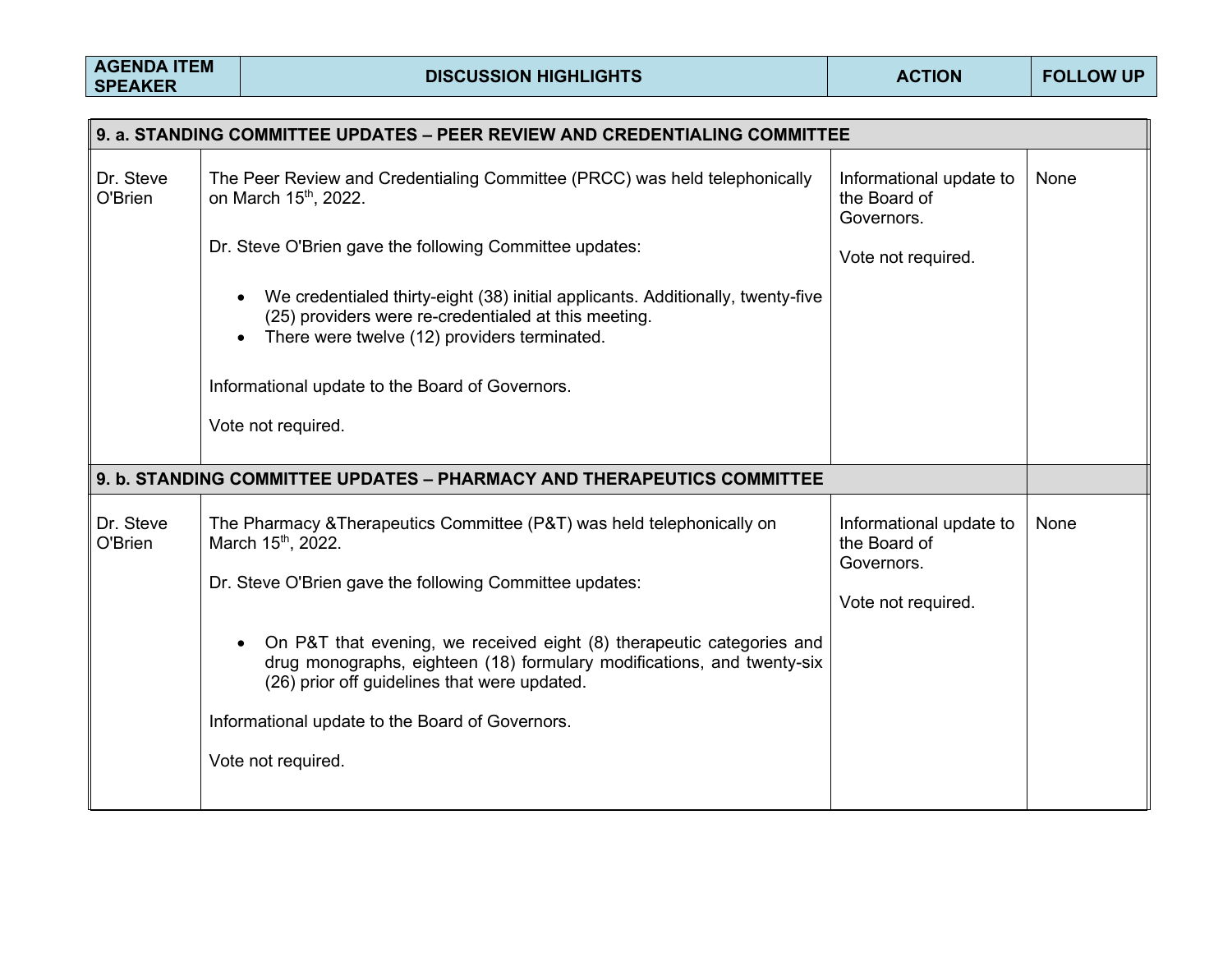| 9. c. STANDING COMMITTEE UPDATES - HEALTH CARE QUALITY COMMITTEE |                                                                                                                                                                                                                                                                                                                                                                                                                                                                                                                                                                                                                                                                                                                                                                                                                                                                                                                                                                                                                                                                                                                                                                                                                                                                                   |                                                       |      |
|------------------------------------------------------------------|-----------------------------------------------------------------------------------------------------------------------------------------------------------------------------------------------------------------------------------------------------------------------------------------------------------------------------------------------------------------------------------------------------------------------------------------------------------------------------------------------------------------------------------------------------------------------------------------------------------------------------------------------------------------------------------------------------------------------------------------------------------------------------------------------------------------------------------------------------------------------------------------------------------------------------------------------------------------------------------------------------------------------------------------------------------------------------------------------------------------------------------------------------------------------------------------------------------------------------------------------------------------------------------|-------------------------------------------------------|------|
| Dr. Steve<br>O'Brien                                             | The Health Care Quality Committee (HCQC) was held telephonically on March<br>$17th$ , 2022.                                                                                                                                                                                                                                                                                                                                                                                                                                                                                                                                                                                                                                                                                                                                                                                                                                                                                                                                                                                                                                                                                                                                                                                       | Informational update to<br>the Board of<br>Governors. | None |
|                                                                  | Dr. Steve O'Brien gave the following Committee updates:                                                                                                                                                                                                                                                                                                                                                                                                                                                                                                                                                                                                                                                                                                                                                                                                                                                                                                                                                                                                                                                                                                                                                                                                                           | Vote not required.                                    |      |
|                                                                  | Dr. Sanjay Bhatt, our Senior Medical Director, and our new Senior Director<br>of Behavioral Health, Dr. Peter Currie, gave an update on behavioral<br>health insourcing.<br>Loc Tran, the new Manager of Access to Care in the Quality Improvement<br>Department, was introduced to the HCQC.<br>Policies and Procedures were reviewed as per the annual audit<br>requirement.<br>The Committee received an ECM and Community Support update, and the<br>UM and CM compliance documents - which are the program, the<br>evaluation, and the work plan.<br>An update on Medi-Cal Rx was provided.<br>Dr. Laura Miller, CMO, has stepped down from her role, and Dr. Tri Do has<br>been appointed as the interim CMO during the recruitment process.<br>Question: Are you aware of the impending crisis in primary care, with finding<br>physicians to practice primary care, and whether there is a way we can track that?<br>Answer: We hear about it from our provider partners, and we talked about it at the<br>administrative level. In our network, we have plenty of PCPs now. Our directly<br>contracted network, our PCP roster, is aging very rapidly, and it's hard to say what<br>will happen. Presently, we are good; it will be hard to project over the next couple |                                                       |      |
|                                                                  | of years.<br>Question: What are we doing about this? I was especially concerned about what<br>happened over the pandemic because a lot of members left private practice in the<br>area – to wait for it to happen could be a disaster, especially given what is going<br>to happen in 2024, so I think it is something we must start looking at aggressively.                                                                                                                                                                                                                                                                                                                                                                                                                                                                                                                                                                                                                                                                                                                                                                                                                                                                                                                     |                                                       |      |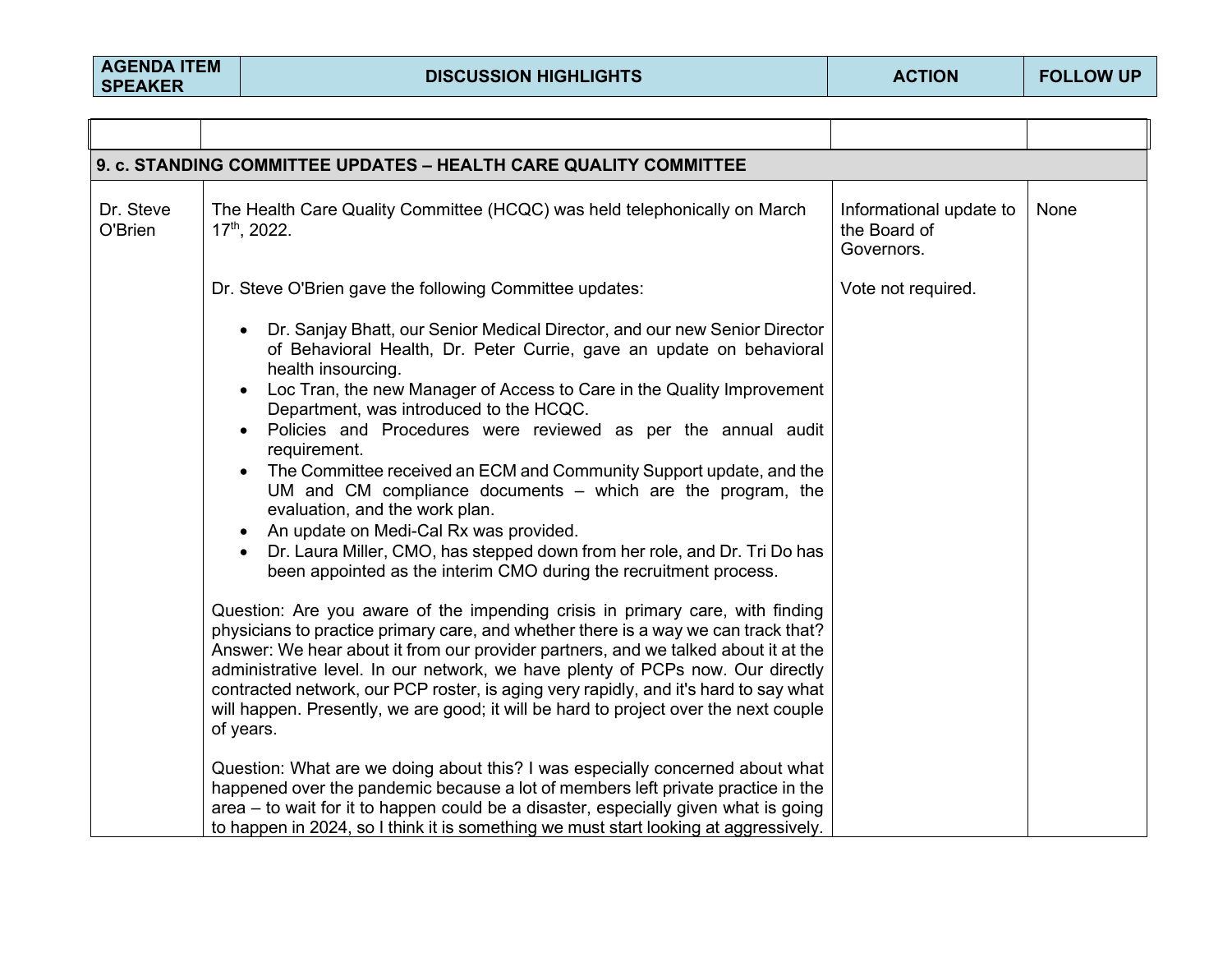| <b>AGENDA ITEM</b><br><b>SPEAKER</b> | <b>DISCUSSION HIGHLIGHTS</b>                                                                                                                                                                                                                                                                                                                                                                                                                                                                                                                                                                                                                                                                                                                                                                                                                                                                                                                                                                                                                                                                                     | <b>ACTION</b>                                                               | <b>FOLLOW UP</b> |
|--------------------------------------|------------------------------------------------------------------------------------------------------------------------------------------------------------------------------------------------------------------------------------------------------------------------------------------------------------------------------------------------------------------------------------------------------------------------------------------------------------------------------------------------------------------------------------------------------------------------------------------------------------------------------------------------------------------------------------------------------------------------------------------------------------------------------------------------------------------------------------------------------------------------------------------------------------------------------------------------------------------------------------------------------------------------------------------------------------------------------------------------------------------|-----------------------------------------------------------------------------|------------------|
|                                      | Answer: One thing that worked well during the pandemic and that we will continue<br>to have is telehealth – telehealth, especially for PCP's was used more than ever<br>before. We will have to grow that program. We are looking at new provider<br>networks, and we may be bringing on some new providers in the next year or two<br>specifically because of what's taking place in 2024.<br>Informational update to the Board of Governors.<br>Vote not required.                                                                                                                                                                                                                                                                                                                                                                                                                                                                                                                                                                                                                                             |                                                                             |                  |
|                                      | 9. d. STANDING COMMITTEE UPDATES - MEMBERS ADVISORY COMMITTEE                                                                                                                                                                                                                                                                                                                                                                                                                                                                                                                                                                                                                                                                                                                                                                                                                                                                                                                                                                                                                                                    |                                                                             |                  |
| <b>Scott Coffin</b>                  | The Member Advisory Committee (MAC):<br>Chairperson Natalie Williams facilitated the quarterly Member Advisory<br>Committee, supported by Linda Ayala. A presentation was delivered on<br>the COVID-19 Vaccination Campaign by Matt Woodruff, our Chief<br>Operating Officer, followed by a presentation by the CEO, Scott Coffin, on<br>the Three (3) Year Alliance Strategic Plan, and Ten (10) Year Roadmap.<br>Dr. Helen Lee presented to the Committee on the Hepatitis C and<br>treatment methods, followed by Jennifer Karmelich, our Director of Quality<br>Assurance. Jennifer presented the third and fourth quarter grievance and<br>appeals results for 2021.<br>Michelle Lewis, our Senior Manager of Communications and Outreach<br>presented the 2021 Community Outreach Report.<br>Linda Ayala, our Manager of Health Education in our Quality Division also<br>presented, and the meeting was adjourned by our Chairperson Natalie<br>Williams.<br>The next MAC meeting is scheduled for June 16th, 2022.<br>$\bullet$<br>Informational update to the Board of Governors.<br>Vote not required. | Informational update to<br>the Board of<br>Governors.<br>Vote not required. | None             |